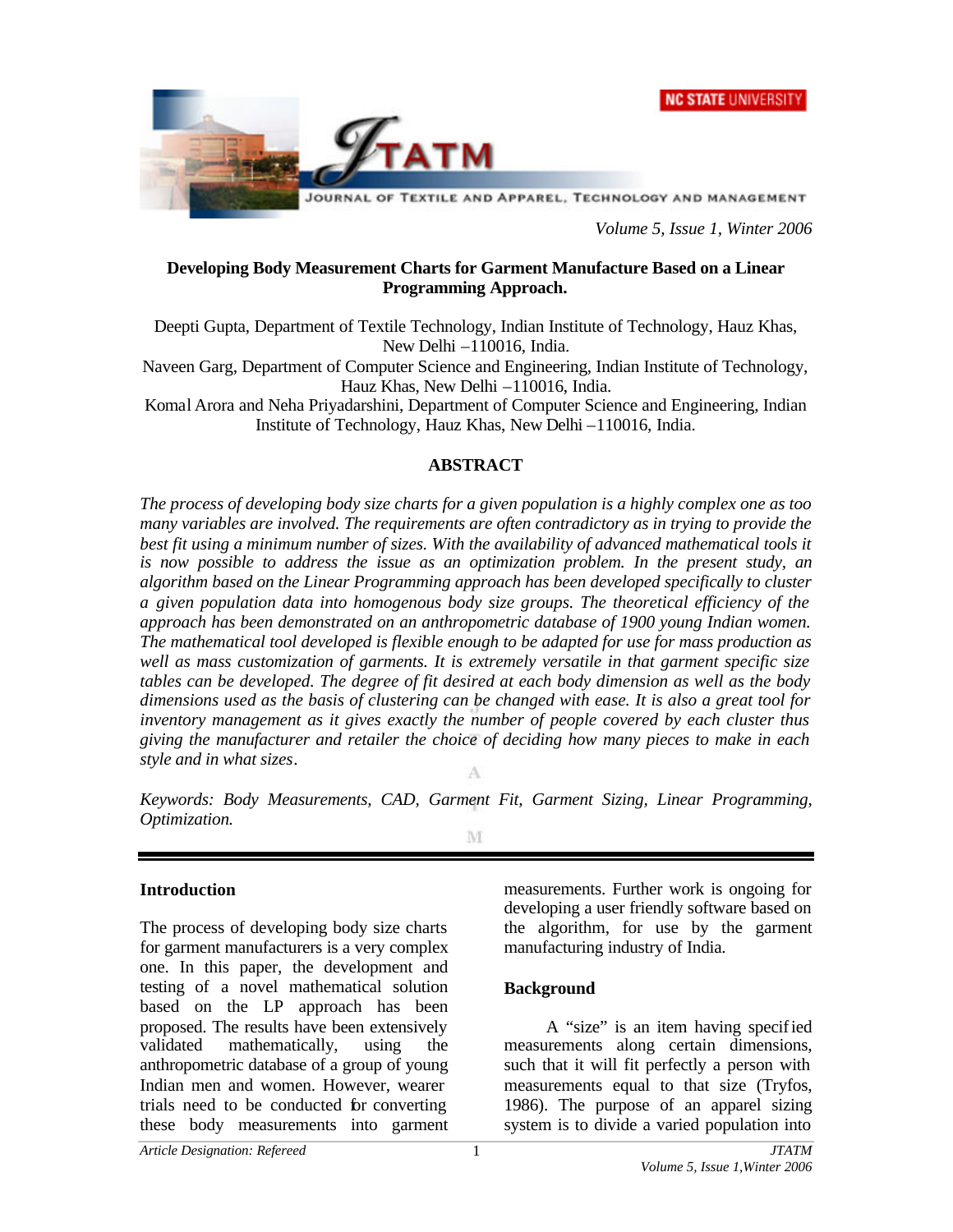homogeneous subgroups. Members of a subgroup are similar to each other in body size and shape so that a single garment can adequately fit each of them. Members of different subgroups are dissimilar and would therefore require different garments (Ashdown & Delong, 1995). Fit of a garment depends on the correlation between garment measurements and the body measurements for which it is intended. In general, very little correlation exists among the human body measurements. Along with the large number of relevant body dimensions, the body proportions can also vary enormously. This is obvious from the variety of body shapes that can be seen in a group of people. Body size as well as body shape can be a characteristic of ethnic groups. Classifying a population into homogeneous body sizes is hence a highly complex problem.

The last decade has seen a remarkable surge in the number of studies reported on the subject from all over the world (McCulloch et al, 1998, Rifkin, 1994). Various statistical methods ranging from simple percentiles to complex combinations of multivariate and regression analyses have been employed for distribution of population into subgroups. More recently, powerful mathematical techniques have been employed with good results.

Gupta & Gangadhar, (2004) used Principal Component Analysis to identify the key body measurements which can form the basis for classifying a population data set. Body shapes and their distribution within the population were identified. Validation of size charts was achieved by calculating the aggregate loss of fit.

Tryfos, (1986) has suggested an integer programming approach to optimize the number of sizes so as to maximize expected sales or minimize an index of aggregate discomfort. He divides the space of body dimensions artificially into a set of discrete possible sizes. The probability of the sale of a garment from one company to a person falling in another category is modeled as a simple function of fit. The goal

is then to choose the sizes in order to optimize sales of the garment. The problem is formulated as a "p median" or "Facility Location problem."

A novel approach for the construction of apparel sizing systems has been proposed by McCulloch (McCulloch et al.1998). The concept of garment fit is captured by a distance measure, which is calculated from the discrepancies between the body measurements of an individual in the sample and the prototype design values of a size. Using this measure, known as aggregate loss, various existing sizing systems were compared (Ashdown, 1998). Non-linear optimization techniques were used to derive a set of possible sizing systems using multidimensional information from anthropometric data. Results showed that endogenous size assignment and selection of disaccommodated individuals together with relaxation of the requirement of a "Stepwise" size structure resulted in substantial improvements in fit over an existing sizing system.

Several approaches have been tried and tested as reported but what the industry is really looking for is a tool which can yield accurate, flexible and quick solutions to the extremely complex problem of what sizes to make and how many garments to make in each size. These values will vary from one geographical location to another even for the same retail chain. Customized size charts are thus required for each location to maximize the fit of garments for the intended clients and minimize inventories.

It is obvious that linearly graded sizing systems that range from very small to very large cannot cover a diverse population adequately. Human bodies come in all shapes and sizes and it is not possible to divide them on the basis of simple averages which lead to unrealistic sizes corresponding to the so called "standard" or "ideal" body measurements. What is needed is a completely random system, which can yield an optimum number of body sizes reflecting the true body measurements and proportions existing in the target population. The sizes

 $\cdot$  J

T A

T. M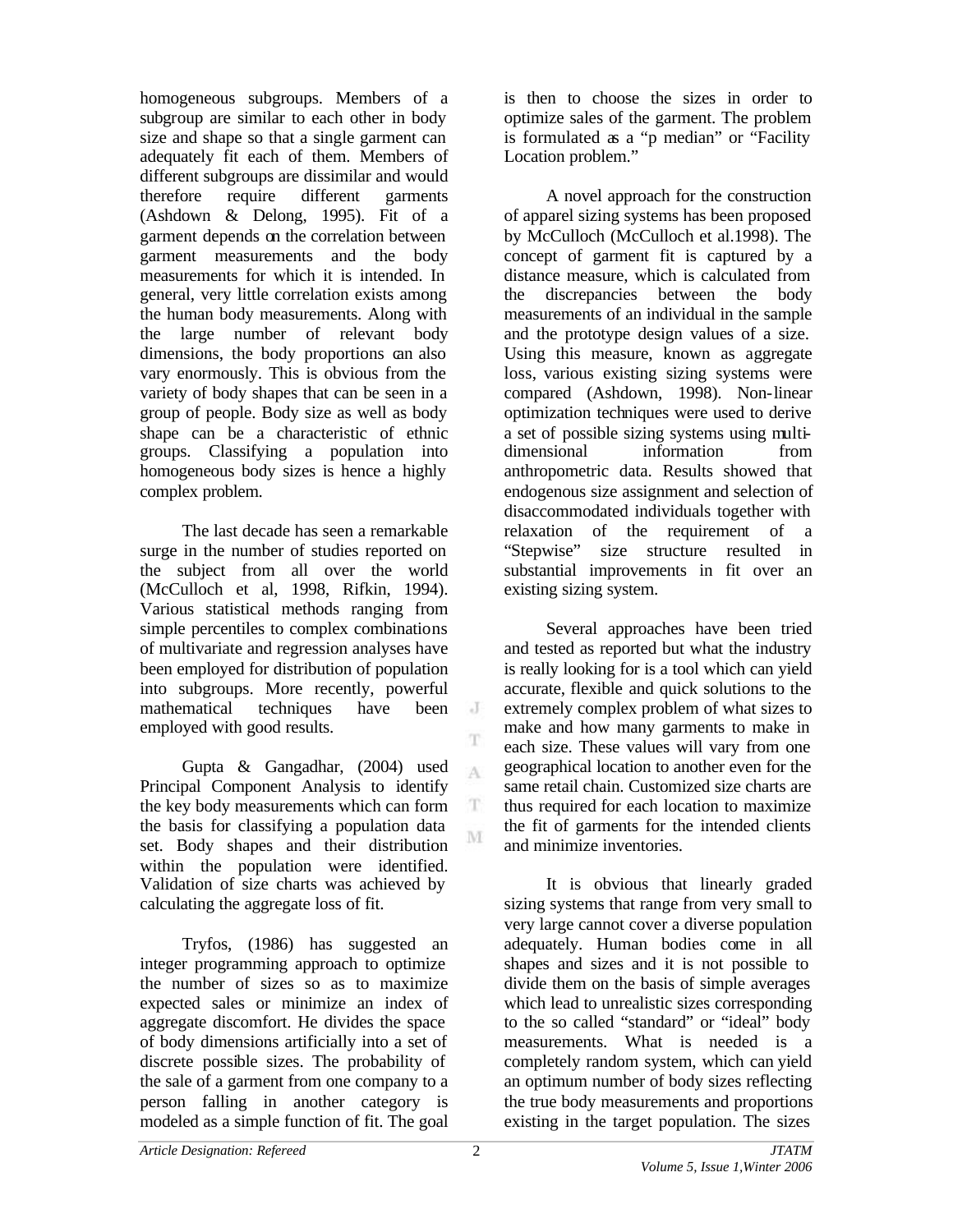thus obtained can be expected to provide the best possible fit for garments.

Furthermore, it would be advantageous to provide the users with the ability to choose their target population. Thus if a certain business manufactures clothes for young adults, it would be logical to do the clustering only for the data corresponding to the target group in the population rather than using the complete data set for adult women.

All this necessitates the development of a clustering algorithm, which, since it would have to be invoked frequently, has a small running time. All these requirements make the clustering problem all the more challenging. Bearing these considerations in mind, the problem of sizing in the current study was modeled with the objective of developing:

- a) A suitable clustering algorithm for dividing population database into a predetermined number of homogenous size groups.
- b) A system with an in-built flexible fit function to minimize the deviation of proposed measurements from the actual body dimensions.
- c) A system such that the largest possible fraction of the population can be accommodated in minimum number of sizes.
- d) A system which allows development of sizes for sub groups of population with ease and accuracy.

The fit-function (i.e. the tolerance or range) also depends to a great extent on the garment chosen. For instance, if the garment is a woman's skirt with an elastic band at the waist then the fit function for the waist measurement can be comfortably large.

## **Linear Programming**

A *Linear Programming* problem is a special case of *Mathematical Programming* problem. From an analytical perspective, a mathematical program tries to identify an *extreme* (i.e., minimum or maximum) point

of a functio  $(x_1, x_2, \ldots, x_n)$ , which furthermore satisfies a set of constraints, e.g.,  $g(x_1, x_2, \ldots, x_n) \geq b$ . Linear programming is the specialization of mathematical programming to the case where both, function *f* - to be called the *objective function* - and the problem constraints are *linear*.

An important factor for the applicability of the mathematical programming methodology in various application contexts, is the computational tractability of the resulting analytical models. Under the advent of modern computing technology, this tractability requirement translates to the existence of effective and efficient algorithmic procedures which can provide a systematic and fast solution to these models.

The general form for a Linear Programming problem is as follows:

## **Objective Function:**

$$
\begin{aligned}\n\max/min \, f(X_1, X_2, \ldots, X_n) &:= c_1 \, X_{1+} \, c_2 \, X_{2+...} \, c_n \\
(X_n \quad (1)\n\end{aligned}
$$

**Technological Constraints:**

$$
a_{i1}X_1 - a_{i2}X_2 - \ldots + a_{in}X_n \begin{pmatrix} \le \\ = \\ \ge \end{pmatrix} b_{i_1} \quad i = 1, \ldots, m
$$
  
(2)

**Sign Restrictions:**

$$
(X_j \ge 0) \text{ or } (X_j \le 0) \text{ or } (X_j \text{ urs}), \quad j = 1, \dots, n
$$
  
(3)

where "urs" implies *unrestricted in sign*.

The functions involved in the problem objective and the left-hand-side of the technological constraints are *linear*. It is the assumptions implied by linearity that to a large extent determine the applicability of the above model in real-world applications.

 $\mathbf{J}$ 

T

A

 $\mathbf{T}$ 

M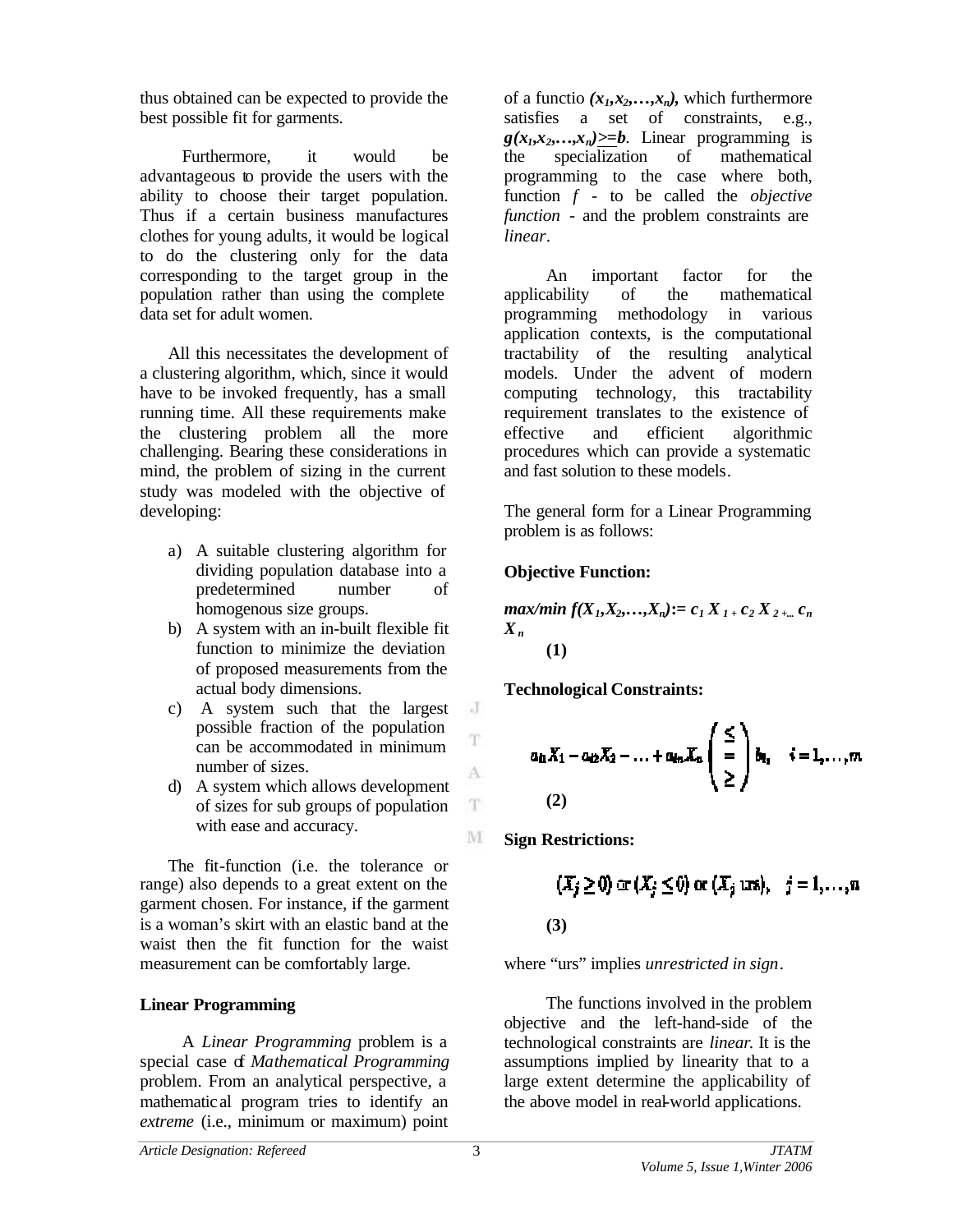Another approximating element in many real-life LP applications results from the so called *divisibility* assumption. This assumption refers to the fact that for LP theory and algorithms to work, the problem variables must be *real*. However, in many LP formulations, meaningful values for the levels of the activities involved can be only *integer*. Introducing integrality requirements for some of the variables in an LP formulation turns the problem to one belonging in the class of *(Mixed) Integer Programming (MIP)* which have been shown to belong to the notorious class of *NP-complete* problems (problems that have been ``formally'' shown to be extremely "hard" computationally). Given the increased difficulty of solving IP problems, sometimes, in practice, near optimal solutions are obtained by solving the LP formulation resulting by relaxing the integrality requirements - known as the *LP relaxation* of the corresponding IP - and (judiciously) rounding off the fractional values for the integral variables in the optimal solution.

Specifically, we shall define as the *feasible region* of the LP of Equations 1 to 3, the entire set of vectors<br>  $\langle X_1, X_2, \dots, X_n \rangle^T$ 

that satisfy the technological constraints of Eq. 2 and the sign restrictions of Eq. 3. An *optimal* solution to the problem is any feasible vector that further satisfies the optimality requirement expressed by Eq. 1.

The points covered by each data entry taken as a potential garment size was calculated. The linear problem was solved using GLPSOL LP-SOLVER to maximize the number of points covered. However, the solution to the linear program is a fractional solution that cannot be used directly to obtain garment sizes.

In this paper, we report the development of an algorithm for finding the body sizes so as to accommodate the maximum number of individuals under the constraints imposed by the fitness function. To obtain garment sizes which cover a large

proportion of the population, we developed a greedy algorithm along the lines of the classical algorithm for set-cover. Our algorithm is iterative in nature; in each step it picks that potential garment size which "covers" the largest number of uncovered points. The algorithm stops when it has picked the number of sizes permitted.

We compared the efficiency of our algorithm against the highest possible number of individuals in which can be theoretically accommodated (theoretical upper bound) in the chosen number of sizes. These values were determined by solving an existing linear program (using an LP Solver). We tested the algorithm on a data set of 2000 Indian males and 1900 Indian females with 20 body measurements each and found that in most instances the algorithm, which is very fast in practice, came very close to the upper bound values yielded by the LP solver.

## **Materials and Methods:**

## **Anthropometric Data**

A data set comprising of body measurements for 1900 Indian women (18 to 35 years) has been used for the study. The anthropometric survey was conducted on behalf of a leading garment brand of India across six cities in India. Twenty measurements were taken for each individual.

## **The approach**

Three approaches were used for clustering the population. The approach 1 yielded the theoretical optima possible for a given set of variables. Approach 2 was the algorithm specially written for this application and approach 3 was used to validate the results. These are described below:

1. **An LP solver**- GLPSOL was used to determine the maximum (theoretical) number of points that could be covered under a given number (say n) f sizes.

 $\cdot$ T

T A

T.

 $\mathbf{M}$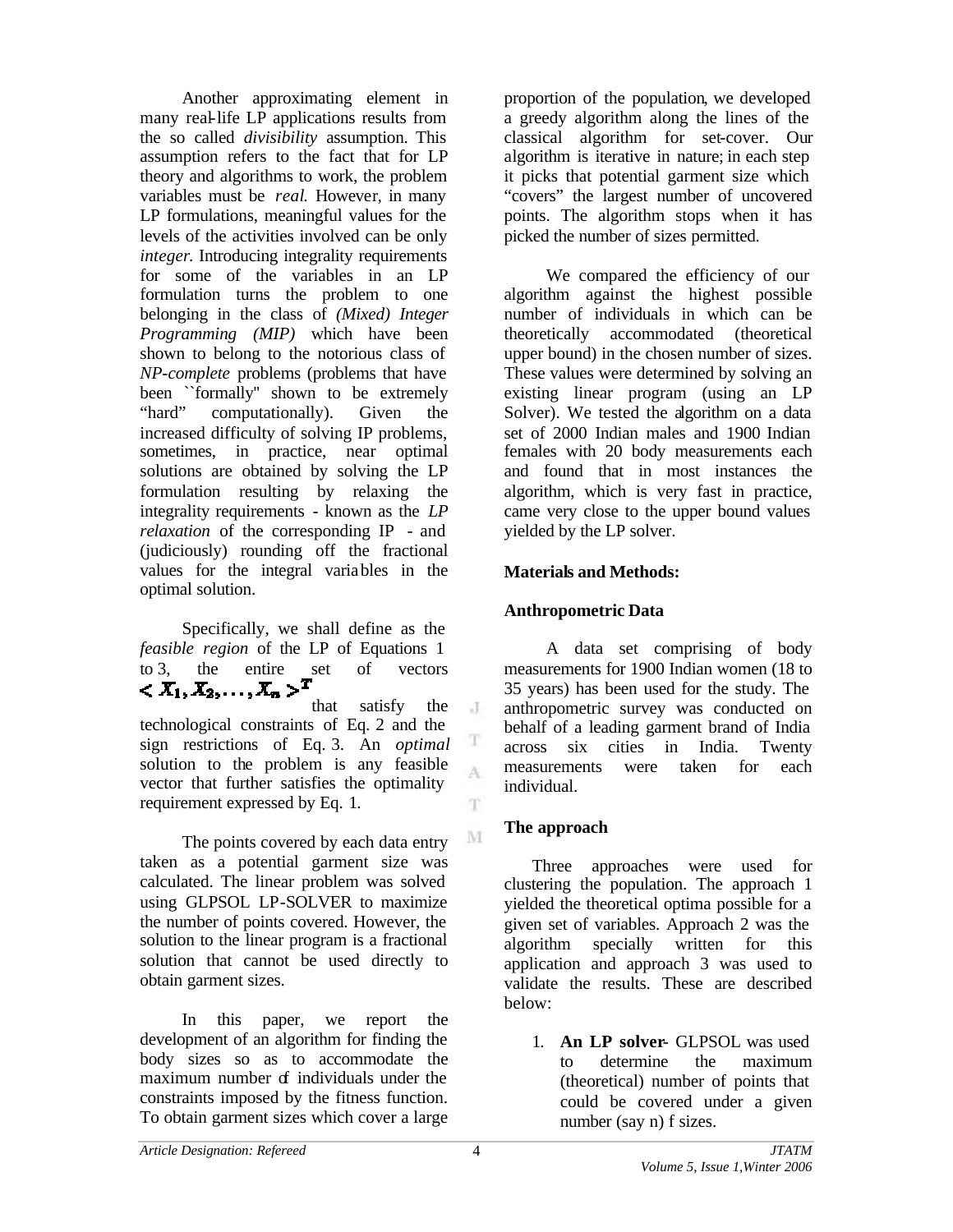- 2. **Algorithm development**: Given an arbitrary fit function, an algorithm was written to cluster the population into a predetermined number of sizes (1-20) so as to maximize the number of individual accommodated.
- 3. **Grid Approach**: In this system each point was considered in a grid of predetermined granularity as a potential garment size and the number of points in the data set covered by that size was calculated. The process was repeated to get the required number of sizes.

The three approaches were tested on women's' top and lower body measurements. Fit functions were changed to see how the coverage of data was affected in each case.

### **Results and discussion**

Multiple correlation analysis of the data conducted earlier (Gupta and Gangadhar, 2004) showed that there was poor correlation between the length and girth measurements. However, good correlation existed between the major girth dimensions namely bust, hip and waist and within the length measures. For developing body size

charts, a judicious combination of the girth and length measures is thus required. It determined that better fit could be obtained in garments, if the size classification was done separately for the top body and the lower body. For the purpose of analysis, lesser is the number of body measurements taken for clustering, larger would be the population covered under each size.

The algorithm allows the use of any selected measurements as the basis of clustering. In the present work clustering for the lower body garments was done on the basis of hip, waist (girth) and outer leg length (length) measures. Clustering for top body garments was done on the basis of bust (girth), cervical height and waist from Centre front (length measures). Size charts were generated using four different fit functions namely (i)  $+1$ ,  $-1$ ," (ii)  $+1$ ,  $-0.5$ ," **(iii) +1.5, - 0.5" and (iv) +2,- 1."** In each case, output was taken using all the three approaches mentioned above. Results obtained are reported and discussed below.

Case 1. Fit Function  $= +1, -1$ " (i.e. point  $*$  is covered by the size if size-1< point <size+1 for all dimensions). Table I shows the size chart obtained using fit function of  $+1$ ."

J T.

A T.

M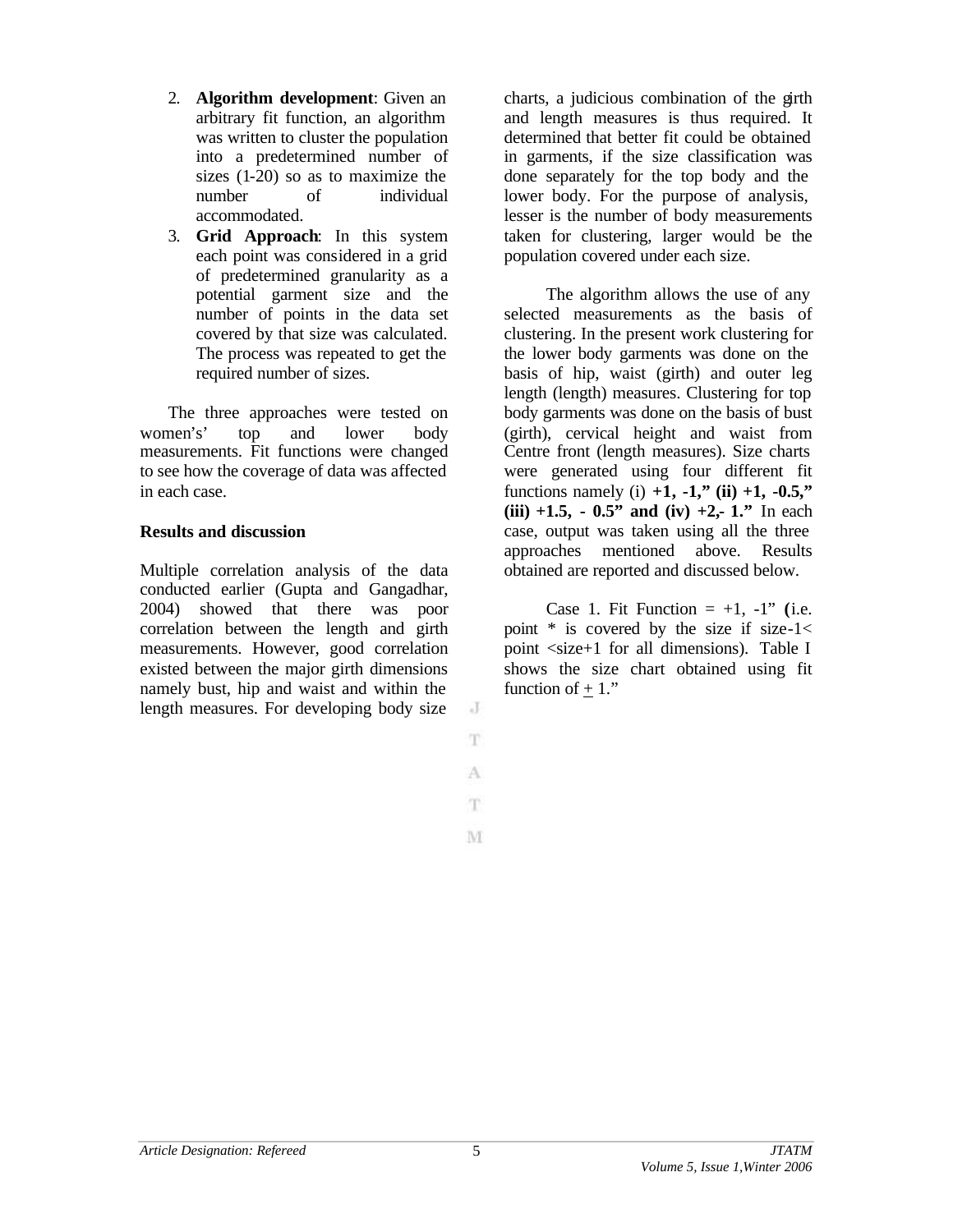|                 | Body measurements |                 |                 |                  |                 |
|-----------------|-------------------|-----------------|-----------------|------------------|-----------------|
| No. of sizes    | Hip               | Waist           | Length          | Points covered   | % Cover         |
| $\mathbf{1}$    | 30                | $\overline{22}$ | 60              | $\overline{26}$  | 1.4             |
| $\overline{2}$  | 30                | $\overline{24}$ | 62              | 39               | 3.16            |
| $\overline{3}$  | 31                | 23              | 63              | 33               | 5.44            |
| $\overline{4}$  | 31                | $\overline{24}$ | 59              | $\overline{50}$  | 8.22            |
| 5               | $\overline{32}$   | 24              | 61              | 88               | 13.11           |
| $\overline{6}$  | 32                | 25              | 63              | 61               | 16.5            |
| 7               | $\overline{32}$   | $\overline{26}$ | $\overline{60}$ | 48               | 19.16           |
| $\overline{8}$  | 33                | $\overline{25}$ | $\overline{60}$ | 28               | 20.72           |
| $\overline{9}$  | 34                | 28              | 62              | $\overline{32}$  | 22.5            |
| 10              | 34                | $\overline{26}$ | 62              | 87               | 27.33           |
| $\overline{11}$ | 34                | 27              | 60              | 68               | 31.11           |
| 12              | 34                | $\overline{25}$ | 64<br>J         | 38               | 33.22           |
| 13              | 34                | 28              | $\mathbb{T}$ 64 | $\overline{37}$  | 35.27           |
| 14              | $\overline{35}$   | 28              | A 59            | 38               | 37.38           |
| 15              | $\overline{36}$   | $\overline{26}$ | ON.<br>61<br>M  | $\overline{27}$  | 38.88           |
| 16              | $\overline{36}$   | $\overline{27}$ | 63              | 45               | 41.38           |
| 17              | $\overline{36}$   | 28              | 62              | 60               | 44.72           |
| 18              | $\overline{36}$   | 28              | 64              | $\overline{30}$  | 46.38           |
| 19              | $\overline{37}$   | 30              | 61              | 41               | 48.66           |
| 20              | 38                | 30              | 63              | 40               | 50.88           |
| <b>Total</b>    |                   |                 |                 | $\overline{916}$ | $\overline{51}$ |

# Table I. Size chart for 20 sizes using fit function of  $+1$ "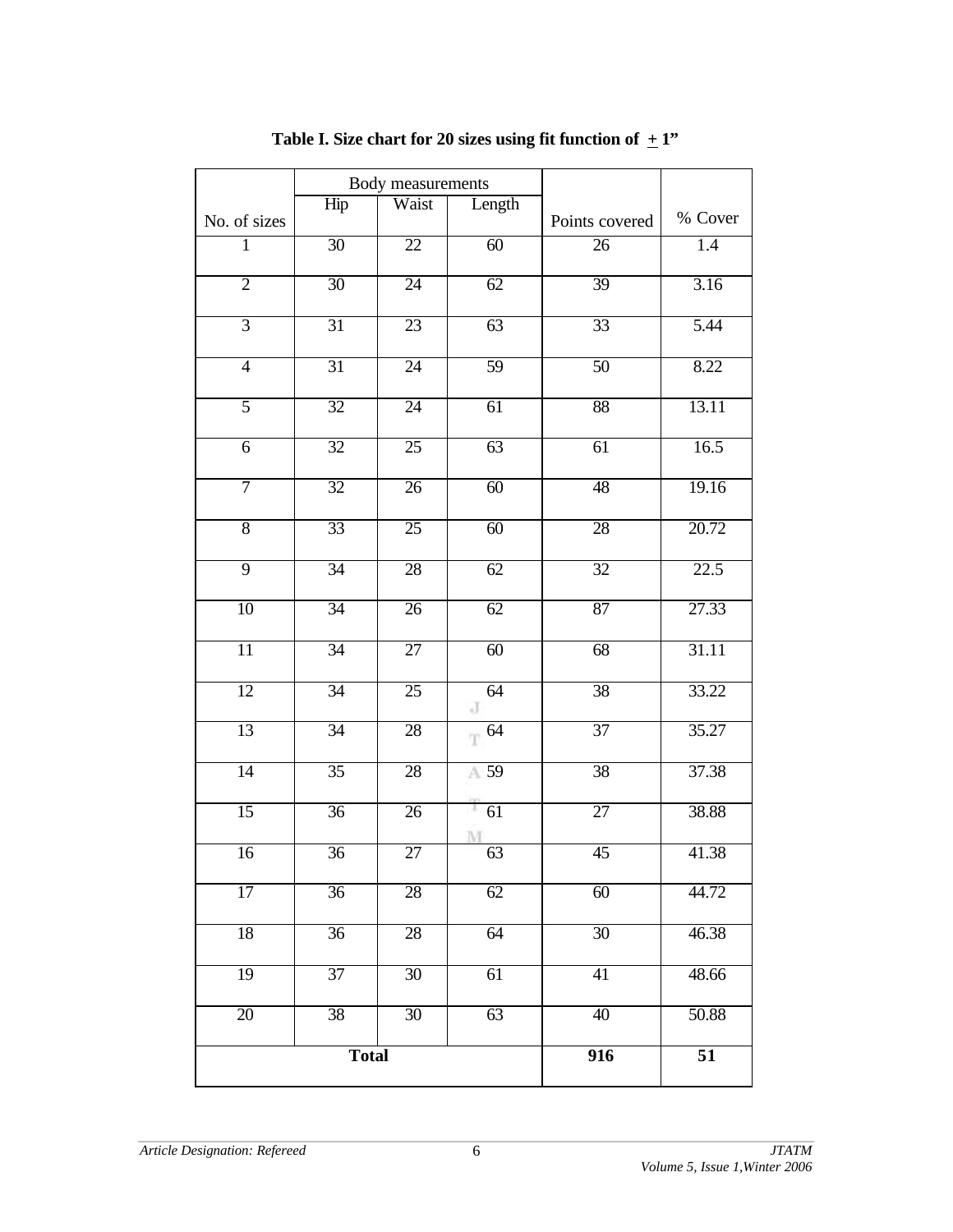It can be seen from Table 1 that if there was to be only one size for the given data set, then only 26 (1.4%) persons (out of 1900) would be covered if the fit function was defined as  $+ 1$ ." However, as the number of sizes increases to 10, 27% of population is covered, while with 15 sizes

39% are covered and with 20 sizes 51% of the population was covered. Comparison of the results obtained by three approaches is shown in Fig. 1. In all cases, the values obtained by approach 2 and 3 fall within 5- 10% of the theoretical upper bound value obtained by Approach 1.

#### **Figure 1. Number of points covered by three approaches (FF)**



T

А 'n.

M

 *Note: FF = Fit Function*

Sizes in Table I have been arranged in the ascending order of hip measurements. There are two size options each for women having hip measurement equal to 30 and 31" and one size each or hip measure equal to 35, 37 and 38" respectively. For hip size 34" there are 4 options while for hip 36" there are 5 options. The distribution clearly shows that unlike the empirical systems in practice, this system is completely random and truly reflects the distribution of measurements in a given data set. To illustrate, look at the five sizes having hip of 34." In these sizes, the difference between the hip and waist ranges from 6" to 9" meaning that all different body proportions corresponding to different body shapes (*\*each point of data* 

*refers to a person in the population)* are being catered. Difference in length measurements is also reflected in the size chart. For example, Size 12 is for a taller woman having a narrower waist as compared to size 11.

The 3D and 2D plots of the proposed sizes superimposed over the actual population data are shown in Figures 2-4. In all cases, the cover of population was seen to be quite good. Data sets having extreme values are not covered by the system. Special sizes may have to be developed for such people who have odd dimensions and proportions.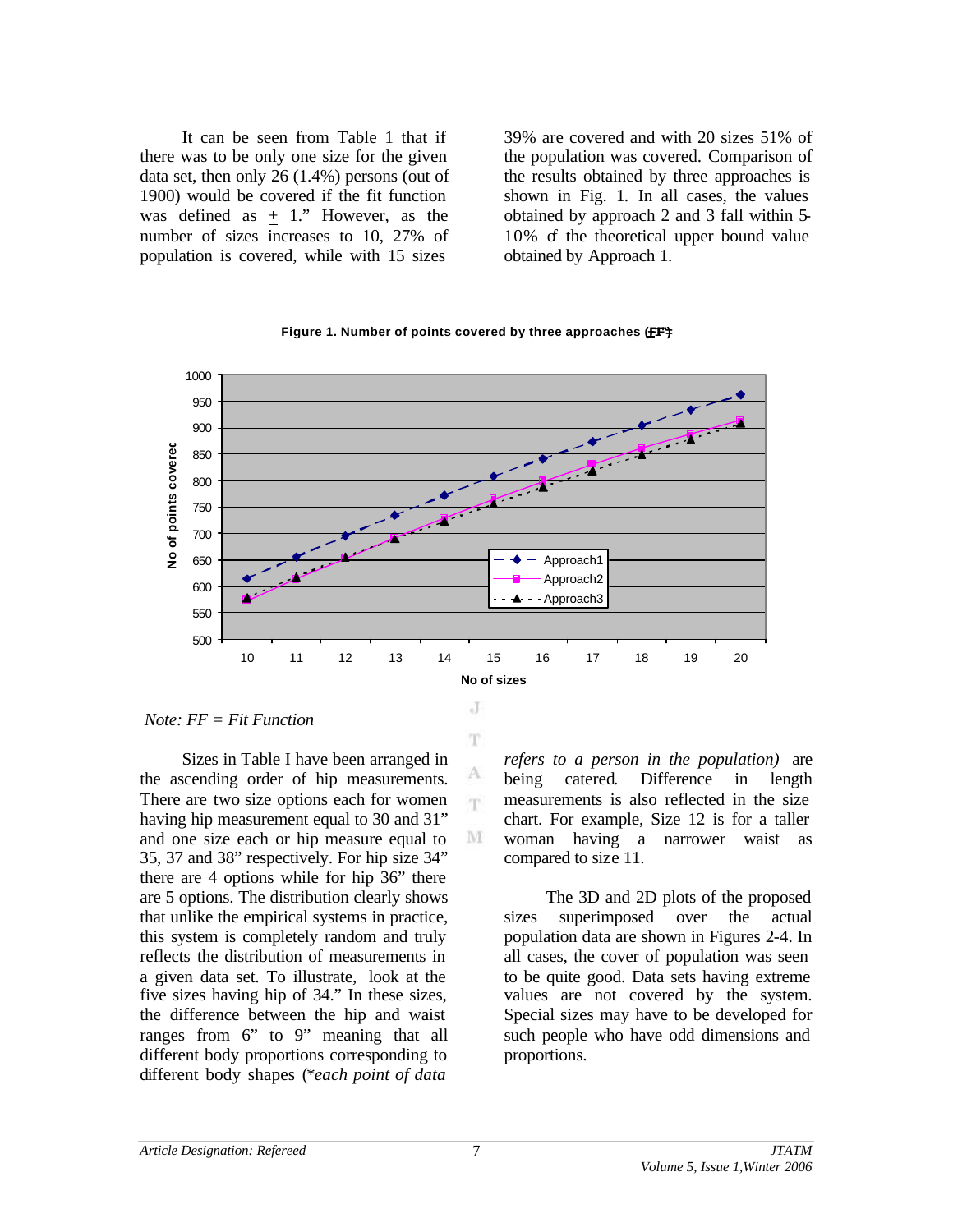

**Figure 2. 3D A plot showing the proposed sizes superimposed over the population measurements for hip, waist and length.**



**Figure 3. 2D A plot showing the proposed size measurements for hip and waist superimposed over the data measurements.**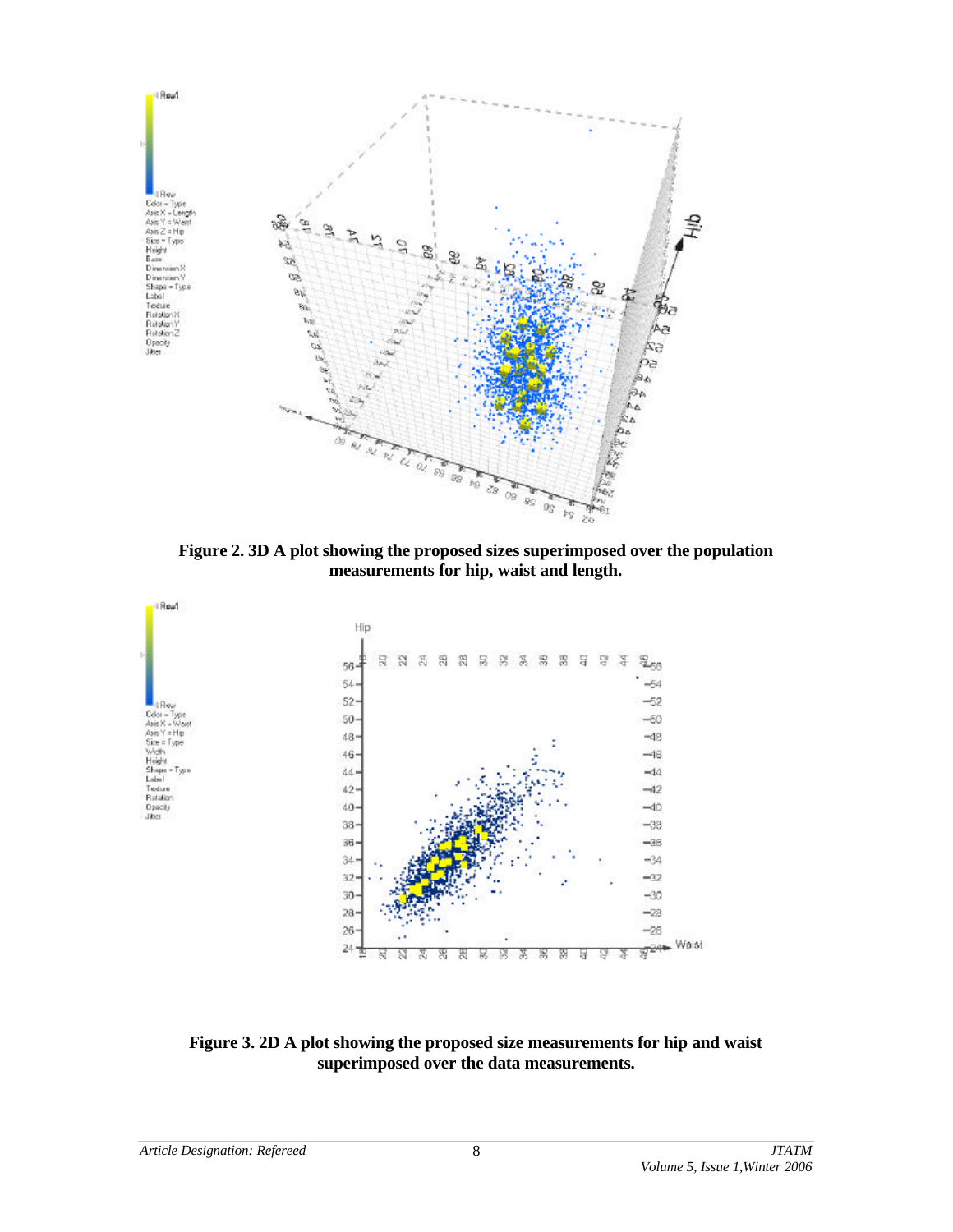

**Figure 4. 2D A plot showing the proposed size measurements for hip and length superimposed over the data measurements.**

J T

A T

M

Case 2. Fit function  $= +1$ ,  $-0.5$ , i.e. point is covered by the size if size-0.5 $\le$ point $\le$ size +1. The proposed size chart is shown in Table II. As expected, the number of people covered by this function is less than that covered by Case 1. There is a consistent reduction of about 30-40% in cover for a given number of sizes and a 40%

reduction in total cover with only 31% of the population being covered under 20 sizes. A completely different set of sizes is obtained in this case as compared to Case 1. For example, the 4 sizes for hip 36" have an identical waist measure of 27" but vary significantly in the length measure.

9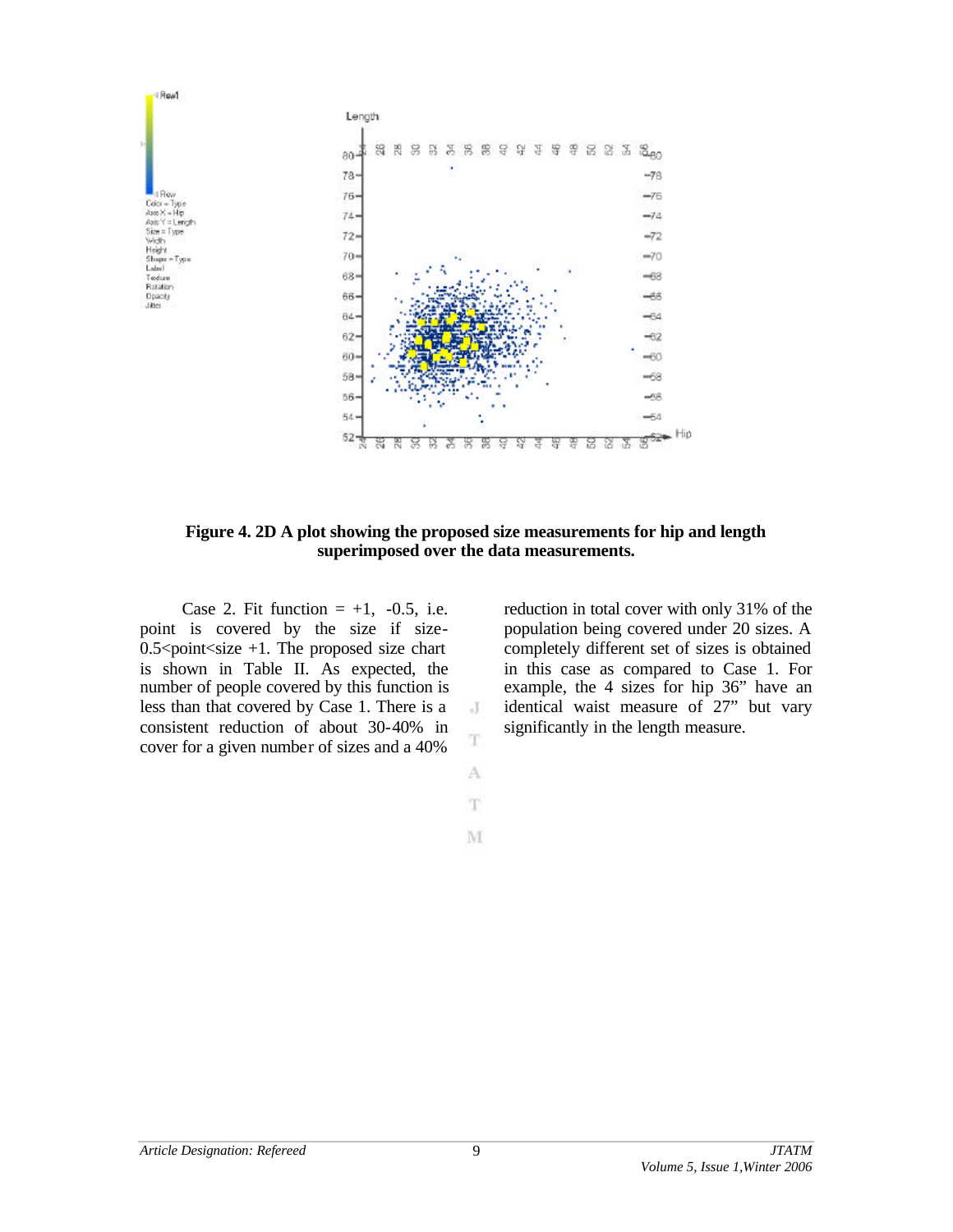|                | <b>Body measurements</b> |              |         |                          |         |
|----------------|--------------------------|--------------|---------|--------------------------|---------|
| No. of sizes   | Hip                      | <b>Waist</b> | Length  | <b>Points</b><br>covered | % Cover |
| $\mathbf{1}$   | 30                       | 24           | 61      | 23                       | 1.27    |
| $\overline{2}$ | 30                       | 22           | 60      | 23                       | 2.55    |
| $\overline{3}$ | 31                       | 24           | 59      | 28                       | 4.11    |
| 4              | 31                       | 24           | 61      | 45                       | 6.61    |
| 5              | 32                       | 24           | 62      | 41                       | 8.88    |
| 6              | 33                       | 26           | 60      | 32                       | 10.66   |
| 7              | 33                       | 25           | 63      | 37                       | 12.72   |
| 8              | 33                       | 24           | 60      | 21                       | 13.88   |
| 9              | 33                       | 25           | 62      | 45                       | 16.38   |
| 10             | 34                       | 27           | 62      | 25                       | 17.77   |
| 11             | 34                       | 24           | 63      | 19                       | 18.83   |
| 12             | 34                       | 27           | 60      | 36                       | 20.83   |
| 13             | 35                       | 26           | 63      | 29                       | 22.44   |
| 14             | 35                       | 29           | 60      | 18                       | 23.44   |
| 15             | 36                       | 27           | 65      | 20                       | 24.55   |
| 16             | 36                       | 27           | 60      | 22                       | 25.77   |
| 17             | 36                       | 27           | 62      | 29                       | 27.38   |
| 18             | 36                       | 27           | 63<br>J | 19                       | 28.44   |
| 19             | 37                       | 30           | 61      | 24                       | 29.77   |
| 20             | 37                       | 29           | 62      | 21                       | 30.94   |
|                | <b>Total</b>             |              | Α<br>m  | 557                      | 31      |

**Table II. Size chart for 20 sizes using fit function of + 1," -0.5."**

Case 3. Range  $= +1.5, -0.5$ , i.e. point is covered by the size, if size-0.5 $\le$ point $\le$ size +1.5 for all dimensions. Results are shown in Table III. It is interesting to note that with this fit function the overall range of hip measurements covered is more than the previous cases. Hip measurements from 29" to 39" are covered, even though the total population covered is slightly less than that in case 1. There is only one size for hip 36" in this case.

 $\mathbf{M}$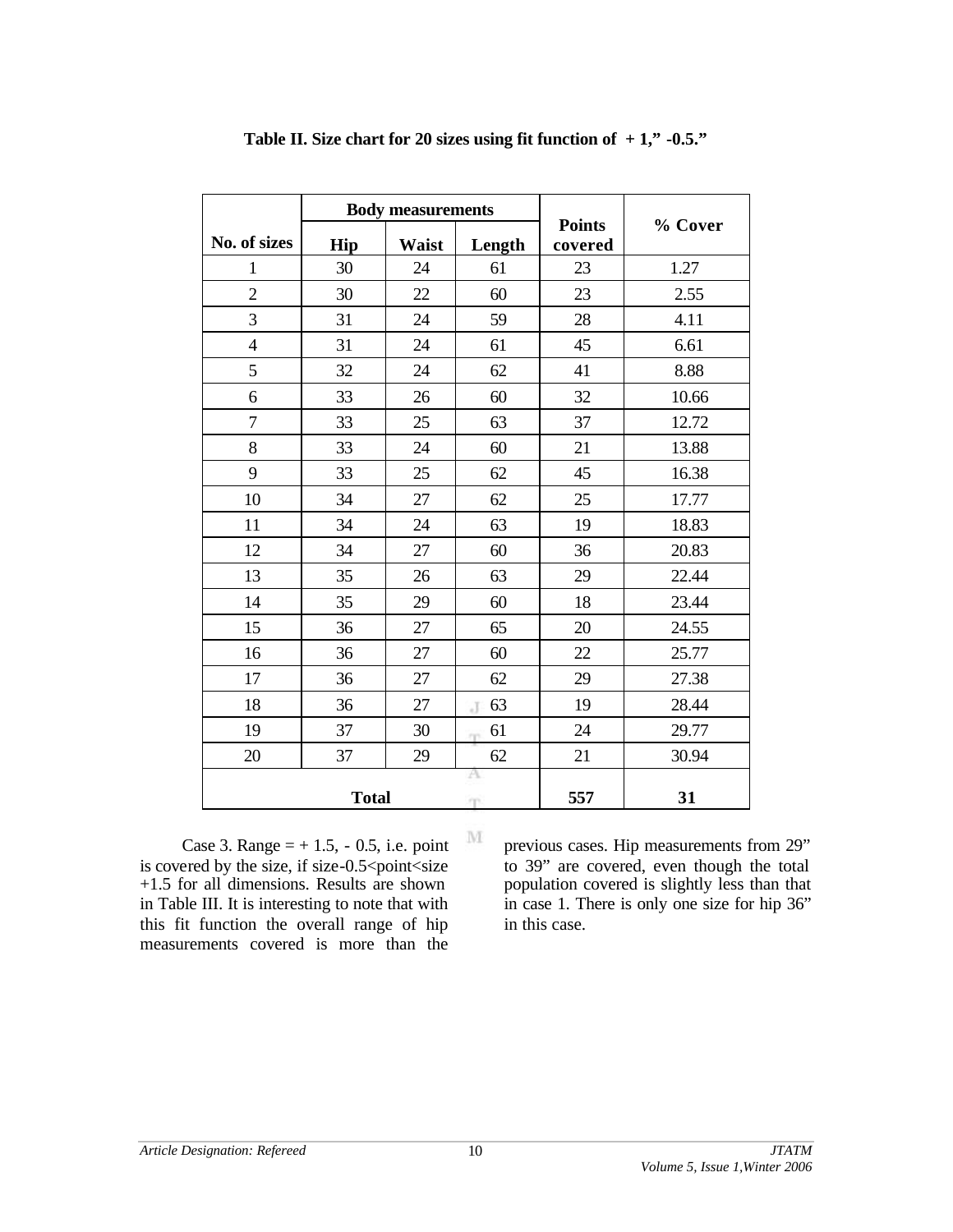|                | <b>Body measurements</b> |       | <b>Points</b> | % Cover |       |
|----------------|--------------------------|-------|---------------|---------|-------|
| No. of sizes   | Hip                      | Waist | Length        | covered |       |
| 1              | 29                       | 22    | 60            | 24      | 1.33  |
| $\overline{2}$ | 30                       | 23    | 61            | 30      | 3     |
| 3              | 31                       | 23    | 60            | 51      | 5.83  |
| $\overline{4}$ | 31                       | 24    | 63            | 40      | 8.05  |
| 5              | 31                       | 24    | 61            | 80      | 12.5  |
| 6              | 32                       | 25    | 59            | 29      | 14.11 |
| 7              | 32                       | 25    | 63            | 54      | 17.11 |
| 8              | 33                       | 26    | 60            | 62      | 20.55 |
| 9              | 33                       | 25    | 62            | 88      | 25.44 |
| 10             | 33                       | 27    | 63            | 36      | 27.44 |
| 11             | 33                       | 28    | 60            | 29      | 29.05 |
| 12             | 34                       | 25    | 64            | 31      | 30.77 |
| 13             | 35                       | 26    | 59            | 29      | 32.38 |
| 14             | 35                       | 27    | 61            | 55      | 35.44 |
| 15             | 35                       | 26    | 62            | 45      | 37.94 |
| 16             | 35                       | 28    | 60            | 40      | 40.16 |
| 17             | 36                       | 27    | 65            | 36      | 42.16 |
| 18             | 37                       | 30    | 61            | 39      | 44.33 |
| 19             | 37                       | 28    | 63            | 35      | 46.27 |
| 20             | 39                       | 31    | 63            | 25      | 47.66 |
| <b>Total</b>   |                          |       |               | 858     | 47.7  |

**Table III. Size chart for 20 sizes using fit function of + 1.5," -0.5."**

Case 4 Range  $= +2$ ,  $-1$ , i.e. point is covered by the size if size-1<point  $\leq$ size+2 for all dimensions. Results are reported in Table IV. There is a significant

improvement in the total covered under this fit function with 81% of the population being covered. The range of measurements covered is wider as expected.

 $\mathbf{M}$ 

T

J

 $\mathbf T$  $\Lambda$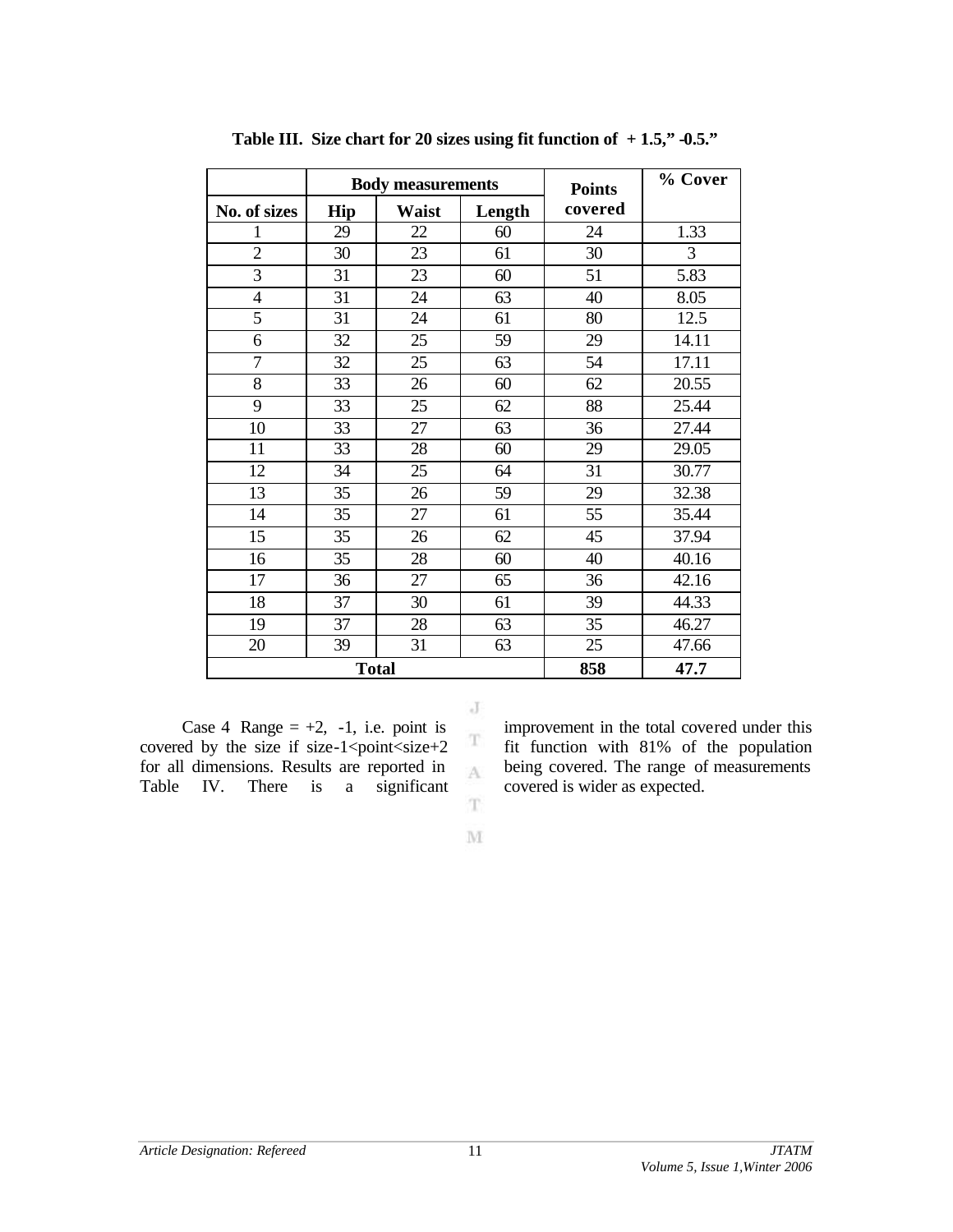|                | <b>Body measurements</b> |       |        |                          |         |
|----------------|--------------------------|-------|--------|--------------------------|---------|
| No. of sizes   | Hip                      | Waist | Length | <b>Points</b><br>covered | % Cover |
| 1              | 29                       | 22    | 59     | 33                       | 1.8     |
| $\overline{2}$ | 30                       | 23    | 63     | 59                       | 4.5     |
| $\overline{3}$ | 30                       | 23    | 61     | 151                      | 12.9    |
| $\overline{4}$ | 30                       | 24    | 57     | 43                       | 15.3    |
| 5              | 31                       | 26    | 61     | 29                       | 16.9    |
| 6              | 32                       | 25    | 58     | 92                       | 22      |
| $\overline{7}$ | 32                       | 24    | 64     | 99                       | 27      |
| 8              | 32                       | 25    | 61     | 224                      | 40      |
| 9              | 33                       | 24    | 61     | 37                       | 42      |
| 10             | 34                       | 27    | 63     | 48                       | 44.7    |
| 11             | 34                       | 27    | 60     | 100                      | 50.2    |
| 12             | 34                       | 25    | 59     | 26                       | 51.7    |
| 13             | 35                       | 27    | 62     | 161                      | 60.6    |
| 14             | 35                       | 27    | 65     | 77                       | 64.9    |
| 15             | 36                       | 29    | 59     | 51                       | 67.7    |
| 16             | 37                       | 30    | 62     | 102                      | 73.4    |
| 17             | 38                       | 28    | 60     | 24                       | 74.7    |
| 18             | 38                       | 29    | 63     | 27                       | 76.2    |
| 19             | 39                       | 32    | 63     | 33                       | 78.1    |
| 20             | 40                       | 31    | 61     | 50                       | 80.8    |
| Total          |                          |       |        | 1466                     | 81      |

T.

A T.

M

**Table IV.** Size chart for 20 sizes using fit function of  $+2$ ,"  $-1$ ."

#### **Conclusions**

It has been possible to demonstrate through this work the potential of an algorithm developed by us for clustering a population into homogenous groups which can be fitted within a pre-determined number of garment sizes. The fit function for each measurement can be varied. It can be different for each measurement depending upon the criticality of fit desired at a particular body area. It is possible to change the measurements and the number of measurements used for clustering.

One of the strongest points in favor of this system is that it tells exactly the number of people falling under each size category. This allows a retailer or a manufacturer to choose the sizes of interest to them and

know in advance how many pieces to manufacture and stock. These numbers would vary from one store location to other and can be worked out exactly for each country/ state or location.

This is the first step in the process of development of a garment sizing system for the Indian population. The tool can be modified to suit the requirements of ready made garment mass production as well a mass customization. Investigators are further collecting up-to-date anthropometric data an analyzing body shape and proportions in the Indian population. Work is ongoing to determine the fit functions required for each body measurement for each garment type. Fitness trials will be conducted to establish the fit preferences of Indian women leading